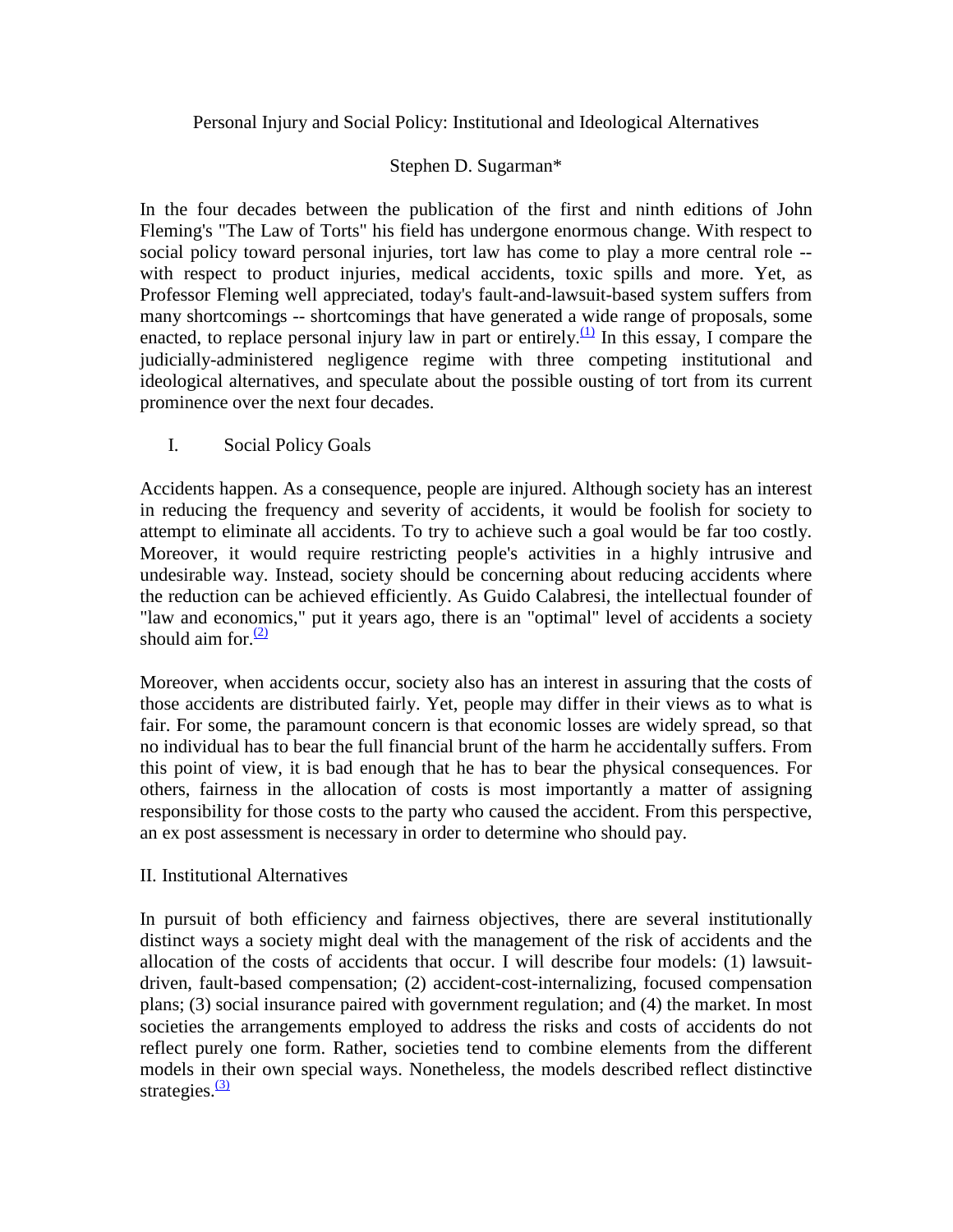Model one is conventional fault-based liability law, as it is generally understood throughout the common law and civil law worlds. In this model, people are threatened with financial penalties if they unreasonably fail to prevent accidental injuries to others if they fail to exercise "due care." The financial penalties are meant to create a deterrent effect - enticing would-be injurers to take appropriate precautions. To the extent the strategy is successful, reasonably avoidable accidents do not occur. Since the accidents that do occur are, therefore, not efficiently avoidable by someone else, society leaves the cost of those accidents on the victims. However, victims are permitted, ex ante, to make private insurance arrangements to cover those losses.

Of course, in practice, fault-based tort law is not fully effective at discouraging all reasonably avoidable accidents. So, when actors fail to take reasonable precautions and injure others, the victims are permitted to sue the negligent parties so as to shift the costs of those accidents to the unreasonable injurer. This regime is considered fair because it allows innocent victims to shift costs to misbehaving injurers, and efficient because it encourages rational people to behave properly.<sup>(4)</sup> This approach puts its faith in the judicial process being able to determine, ex post, which risks of harm were unreasonably imposed and which were not.

Model two is reflected in both focused compensation schemes as well as "strict liability in tort." Workers' compensation is a good example. In this model, large organizations (often business enterprises) are asked to take responsibility both for managing the risks that fall within their domains and for paying for the accidental injuries that occur regardless of fault. Rather than leaving the courts to decide which accidents should be reasonably avoided, the organization has the obligation to compensate all its victims thrust upon it by government. Put differently, by imposing all accident costs on the responsible organization, society gives it the incentive to take safety precautions when it is efficient to do so. $\frac{(5)}{2}$ 

This model is thought fair to the organization because it has power over, and often makes profit in, the domain of its responsibility and to the victim who benefits from an assured loss spreading regime and need not worry about arranging for private insurance. This regime is thought efficient because the organization is encouraged to decrease accidents everywhere it can do so by spending less on precaution than it would have to spend compensating victims.

This model puts its faith in the idea that the compensation obligation will cause the organization to take the socially desirable precautions, and that the right organization has been given the responsibility to do so. Notice how both workers' compensation and strict tort liability for extra-hazardous activities<sup>[\(6\)](http://www.law.berkeley.edu/faculty/sugarmans/Linden.htm#N_6_)</sup> reflect this model's key features, even though the compensation rules and the procedural settings of the two schemes differ.

In model three, government takes direct responsibility for both the accident-optimizing and the compensation objectives -- but through independent institutions. Government safety agencies adopt regulations designed to promote the right level of precaution, and governmental social insurance mechanisms provide victim compensation. The regulatory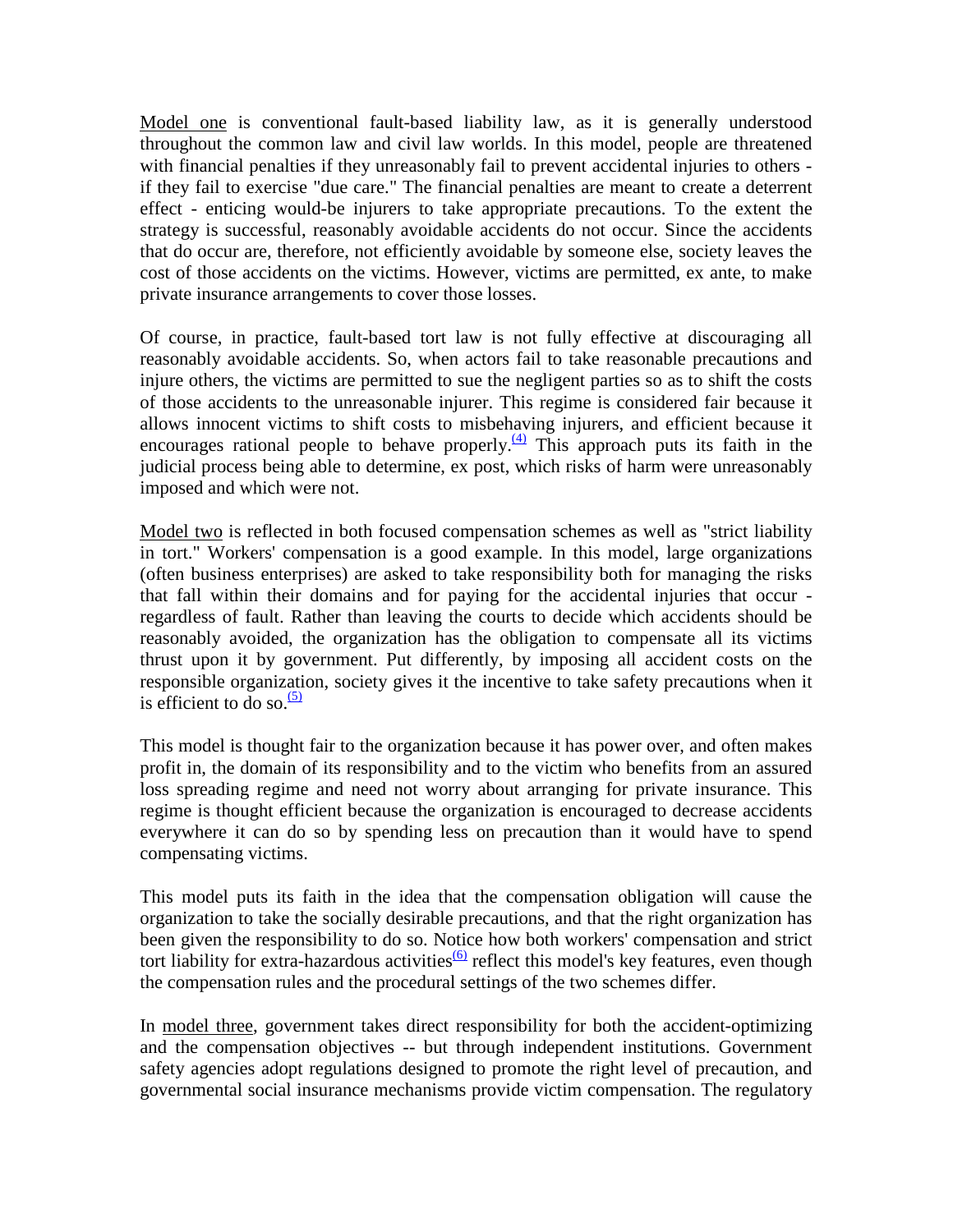bodies have no responsibilities for compensation. They are meant to be neutral experts in safety, and they may act by setting behavioral standards ex ante. It is in these respects that model three should be distinguished from model one in which the government acts ex post by enabling the judicial system to apply a generalized "fault" standard in awarding compensation where it is due.

In model three, the funding of the social insurance system is independent of any accident prevention goal. So, for example, it is likely to be financed general payroll or income taxes since these are broad-based sources of revenue that are not linked to the level of accidents associated with firms or individuals. In model two, by contrast, the funding obligation is organization-specific (based on the accidents that occur in its domain), and it is this cost internalization that provides the financial incentive for safety.

Moreover, on the benefit side of model three, accident victims are not singled out for special treatment as they are in model two. Rather, they are treated in the same way as other citizens in need of health care, basic wage replacement and the like - by having access to the governmental safety net. Model three is thought fair because society collectively assures compensation to all victims and those who carelessly cause accidents are collectively punished by a regulatory agency, and efficient because society discourages avoidable accidents through its regulatory regime.

Model three puts its faith in the effectiveness of the regulatory system in managing risk. Although this model may be conventionally associated with a "command and control" regulatory style, that is not necessarily required. Regulators might choose to deploy an incentive-based regulatory strategy. The key that distinguishes this model from the others is the separation of the compensation function from the safety function.

Model four relies upon individual responsibility and the market. As for safety, private parties have the obligation to take precautions to prevent injuries to themselves. If those precautions are better taken by others, then those precautions are worked out through the market. So, for example, buyers and sellers of goods and services manage risk together by agreeing on the precautions that are to be employed in connection with their voluntary transactions. This model permits individuals with different tastes for risk to trade off risk against other factors (e.g., cost, aesthetics, performance and the like). It assumes that individuals rather than courts, agencies, or large organizations should decide what risks are reasonable to run and what risks should be reduced in the name of accident prevention. Hence, if enterprises have risk management thrust upon them, it is through voluntary contract and not through the coercive arm of the state.

Model four also relies upon individuals to make compensation arrangements for themselves. This may involve arranging for private insurance or for compensation to be tied to the provision of a product or service. Indeed, it is up to the parties to decide whether individual compensation is to be paid in case the service or product provider fails to take a promised precaution. Would-be victims might prefer to have their own insurance and to rely upon reputational concerns to entice would-be injurers to take the agreed precautions. This is to be contrasted with the other models in which compensation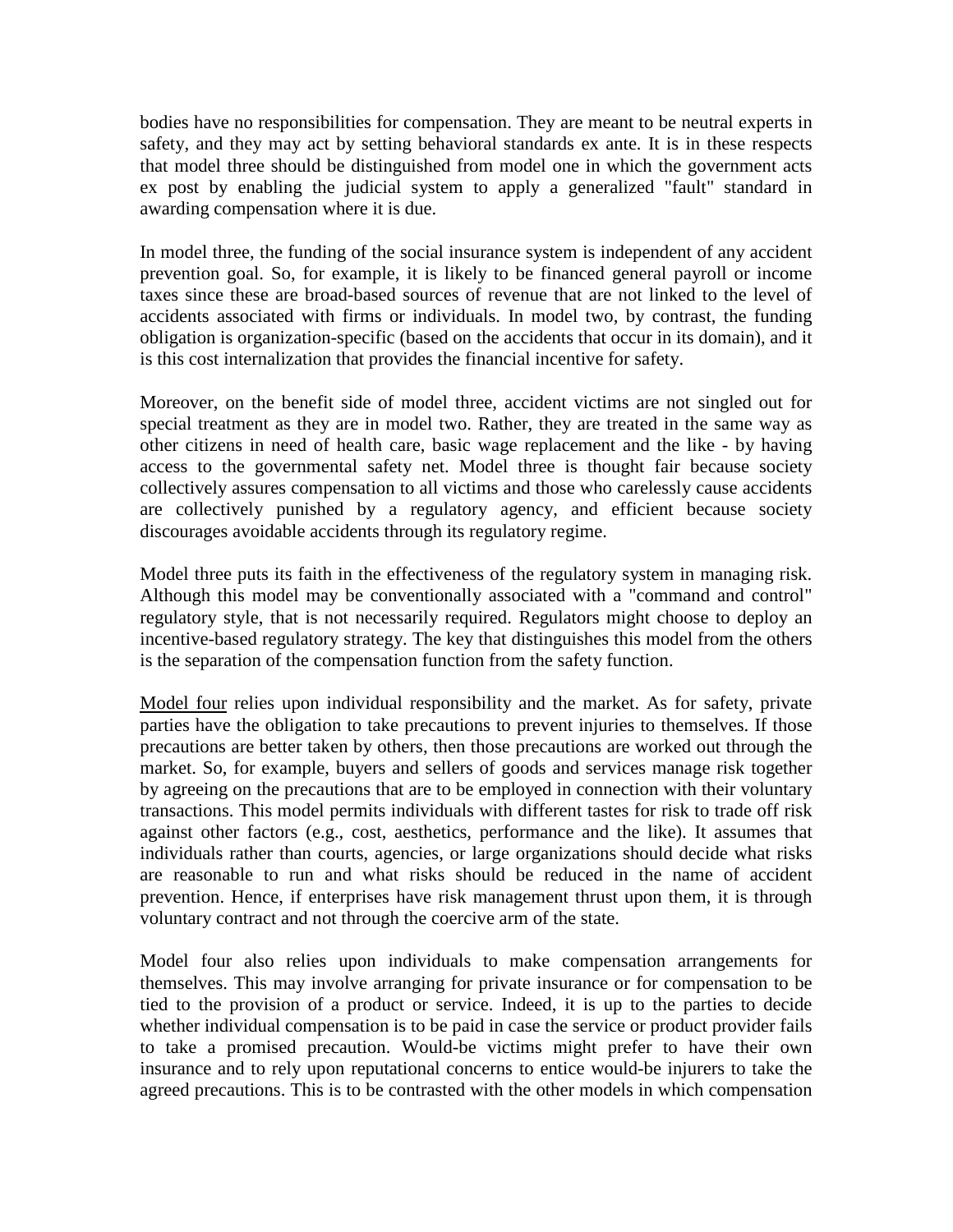is assured from some third party in all cases where an accident should have been avoided but was not.

Model four is thought fair and efficient because the parties decide for themselves what risks should be taken and how losses are to be allocated. This model puts its faith in the market. The governmental role is essentially reduced to enforcing the contracts that individual parties make.

It is easy to see, in principle, how the market might deal with those categories of accidents involving voluntary interactions - work injuries, public transportation injuries to passengers, product injuries to consumers, medical injuries, recreational injuries on commercial premises, and the like. Yet it is difficult to even imagine how the market would regulate accidents that do not arise out of market transactions - like auto accidents and other injuries to "strangers." Hence, this model might apply to only certain domains. In this respect, model four is like model two, since in model two an appropriate organization may not exist to take responsibility for all categories of accidents. Of course, inequalities in information and bargaining power make many people skeptical about the effectiveness of using the market to manage risk, even in the voluntary transaction setting.

#### III. Associated Political Ideologies

Many people bring to politics, and the role of government generally, a pre-commitment to a certain ideological way of looking at things. Many have a basic attitude toward individual and collective responsibility that orients the way they think about all policy issues, whether it is a matter of welfare policy, education policy, defense policy, environmental policy, or accident policy. Moreover, these different mind-sets tend to predispose people to favor specific sorts of institutional solutions to policy issues. In this vein, the four models I have just described reflect four distinct ideological outlooks. I connect the models with (1) conservatives (2) liberals (3) communitarians, and (4) libertarians, respectively. $(7)$ 

I associate model one with conservative values because it emphasizes individual responsibility for wrong-doing. Model one focuses on providing deserving victims individual rights of redress. At the same time, it imposes on individual victims the costs that are incurred when others are not to blame for their injuries. These themes - individual rights and individual responsibility -- reflect conservative outlooks on crime and welfare policy. By threatening punishment, it is hoped that people will take their social responsibilities seriously and that government won't be needed to intervene. Government's role is only activated when an individually aggrieved victim comes forward with a complaint against another private party, minimizing the role of government bureaucracy.

Model two reflects contemporary liberal values -- by which I mean the social ideology that led to the post-World War II welfare state. From this perspective, little weight is put on individual fault. Larger institutional forces are seen as the key actors in society. This is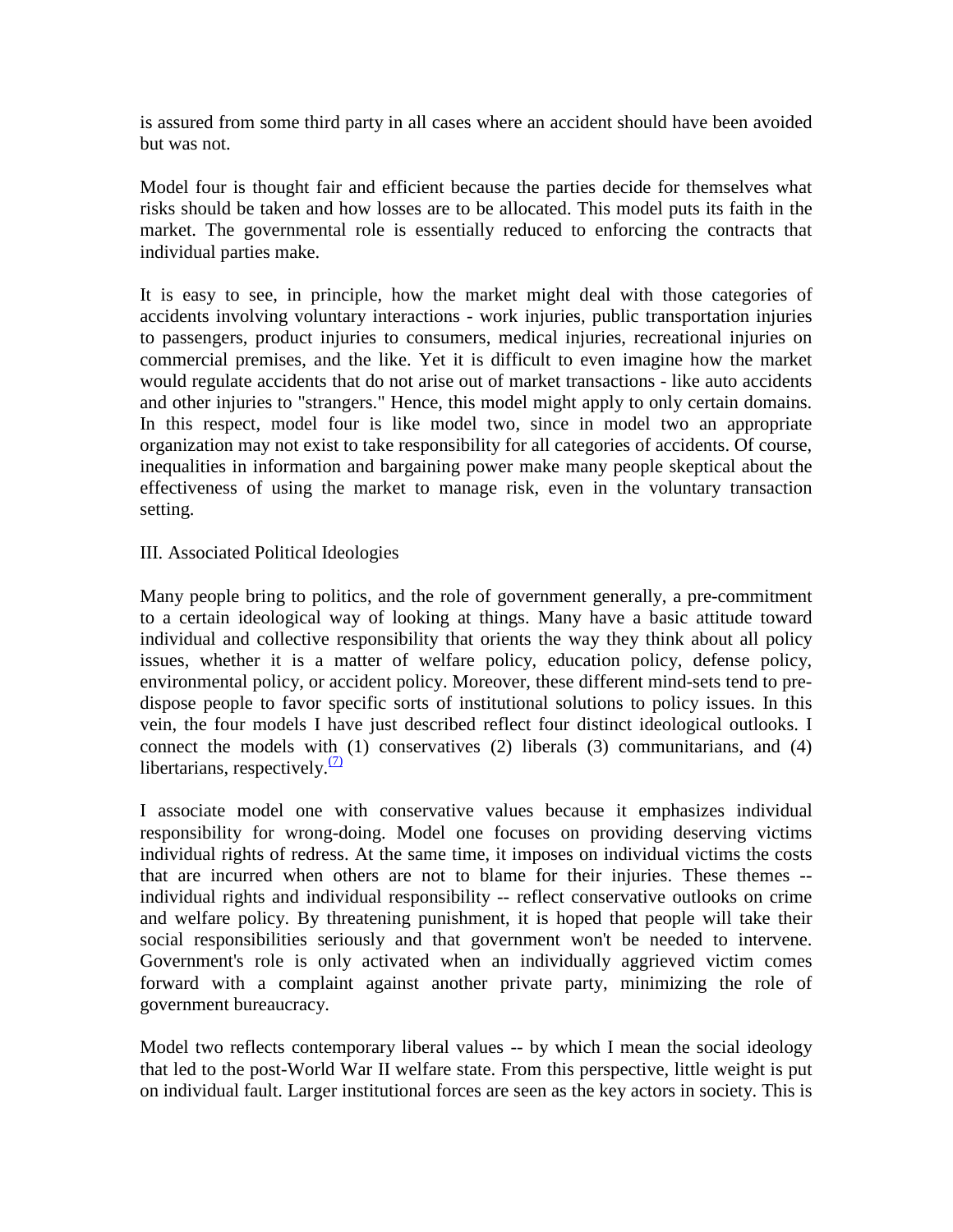reflected in liberal outlooks on unemployment and crime. Moreover, in the liberal view, it is more important that "rough justice" is achieved and people have basic needs met, than having a system of exquisite and costly individual justice with winners and losers. Capitalism is by no means rejected, but government properly forces large private organizations to carry out public purposes - here the management of the risk and cost of accidents.

Model three is connected to what I call communitarianism. The state is the larger collectivity through which we all act to serve the needs of our greater community. Those with this outlook care, for example, about the needs of disabled people generally. It doesn't matter whether people are disabled at birth, by disease, by aging, or by accidental injury. The risk of temporary or permanent disability can strike any person, and communitarians believe that society in general owes to those with temporary or permanent disabilities fair access to medical care and related services, as well as income replacement. The costs of accidents should be borne by and diffused across society. On the other side of the model three equation, communitarians also want the community, self-consciously, to set standards of conduct, at least where the risk of harm to others is at stake, to reduce the risk of accidents in the first instance. Under the communitarian ideology, individuals have a duty to participate in their collective self-government, and through that participation government becomes, neither feared nor ridiculed, but rather the voice of the people.

Model four represents libertarian values. Like the model four solution, libertarians believe in individual choice and are skeptical about government regulation. Just as libertarians believe that government should generally take a hands-off approach to controlling the behavior of its citizens, this outlook extends to the management of risk. Individuals should be allowed to manage their own risks without government intervention. The dominant value is liberty, and libertarians highly value the market as a mechanism to both preserve and promote liberty.

IV. U.S. Liberals Embrace a Conservative Institution

Most societies have a complex set of institutional arrangements for dealing with the risk and costs of accidents that do not mirror, in pure form, any one of the four models set out earlier. One explanation for this layering is that, over time, the four ideological perspectives just described wax and wane and the political parties in charge of the government, each with their own mix of ideological guiding principles, come and go. Moreover, individual accident problems become politically salient in different eras, as technology advances and different modes of production are used to manufacture new products. For example, factory work injuries became prominent problems early on in the age of industrialization, auto-accidents rose to prominence in the 1950s and 1960s as more people drove larger and faster cars, and mass injuries due to prescription drugs and air plane crashes have gained prominence more recently with increasing access to those products and services.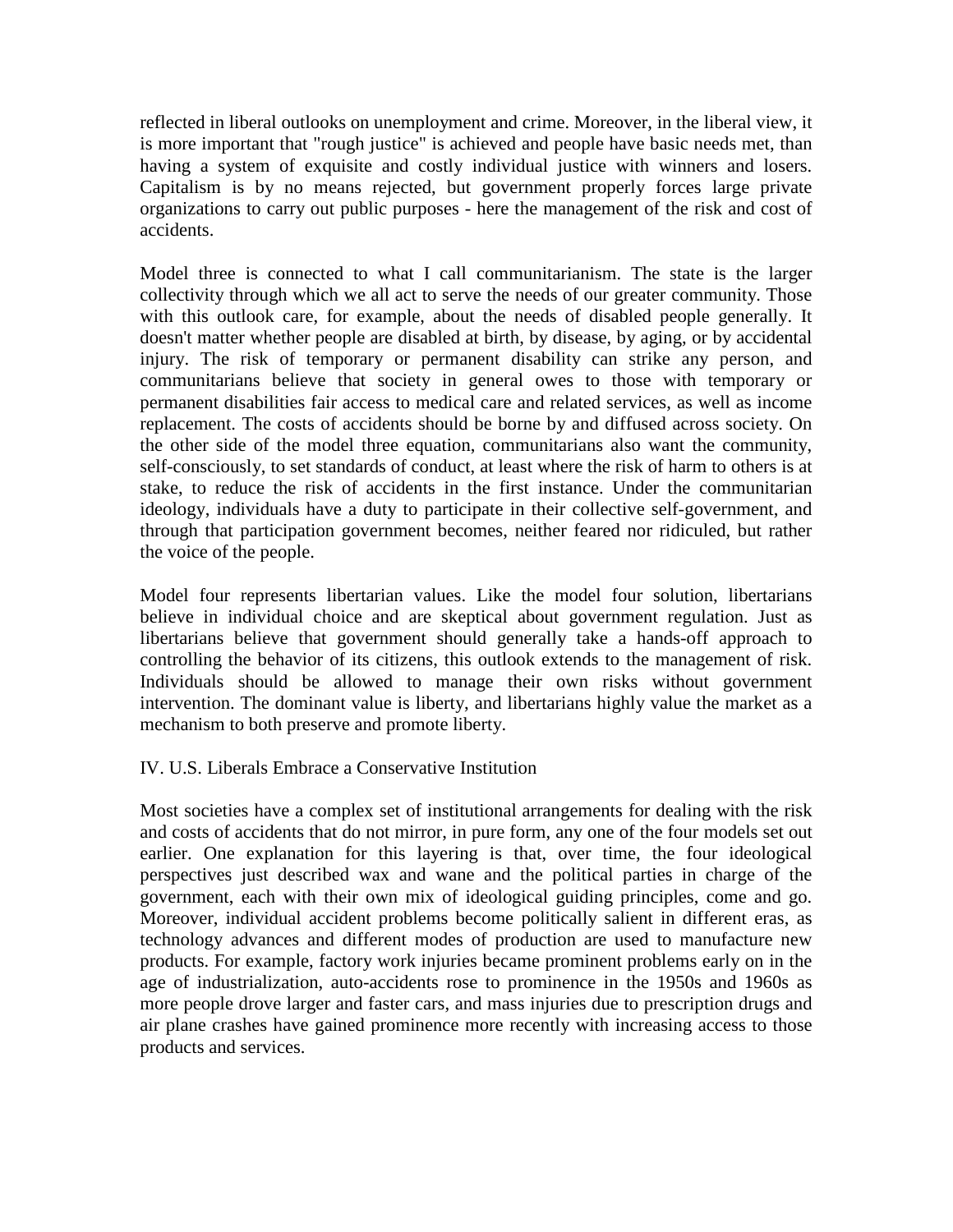Another explanation for this complex institutional arrangement we see is that, within any democratically run country at any time, there is likely to be a diversity of ideological opinion. This diversity of opinion among public groups usually means that advocates of each ideological perspective will be successful, at one time or another, in capturing power or influence within the system and succeed in gaining passage of a law or program that reflects their preferred view of how to manage accident risks and costs. Moreover, it is often more difficult to repeal an existing governmental program or regulatory regime than it is to add a new one. This, too, contributes to the existence of multiple, and sometimes ideological contradictory, approaches within the same society.

There is a further complication that I will now address. I have described conventional tort law as a conservative institution, and in many countries it operates in a solidly conservative manner. Moreover, in such settings the politically conservative actors in the society (the heads of large enterprises, for example) are likely to be quite content with it.

But in the United States, starting in the 1960s, tort law became identified with liberals. Why did that happen? One explanation is that at that time, it appeared to some that tort law was abandoning its commitment to the individualized determination of fault and instead embracing strict liability for injuries attributable to enterprise activities. In other words, many began to see that tort law would be transformed from a model one institution into a model two regime. $\frac{(8)}{8}$ 

The endorsement in 1964 of "strict products liability" by the American Law Institute in section 402(a) of the Restatement (Second) of Torts was seen as an important early harbinger. And yet, as the past 25 years have played out in the U.S., strict liability has really gone nowhere (at least nowhere important) as a doctrinal matter. Strict liability for product injuries now squarely applies only to manufacturing defects.  $\frac{9}{9}$  Moreover, these defects appear to account for a relatively small share of product accidents, and in any event, the application of strict liability to those accidents has brought about only a small change in the outcome of cases, given the availability of res ipsa loquitur under the fault regime. Put differently, complaints about a product's design or warnings, on the whole, must still be based in negligence. $\frac{(10)}{2}$ 

Additionally, U.S. courts have shown virtually no willingness to deem products "defective" on the basis of danger alone -- i.e., without requiring the plaintiff's to demonstrate a feasible alternative design. $\frac{(11)}{2}$  Even more sweeping strict liability -- in which causation alone would suffice  $-$  has never been seriously entertained.<sup>(12)</sup> Moreover, true strict liability for service-providing enterprises has hardly been given a moment's thought. $\frac{(13)}{2}$ 

Nevertheless, some people believe that American negligence law in action has often become strict liability in fact. The argument may be made in at least two ways. One is that, as U.S. courts have been increasingly allowed juries to decide whether an individual defendant was at fault, those juries have been increasingly willing to find negligence where it does not exist. The claim is that these juries find non-existent negligence in order to provide compensation for victims, who have large medical bills and lost wages, at the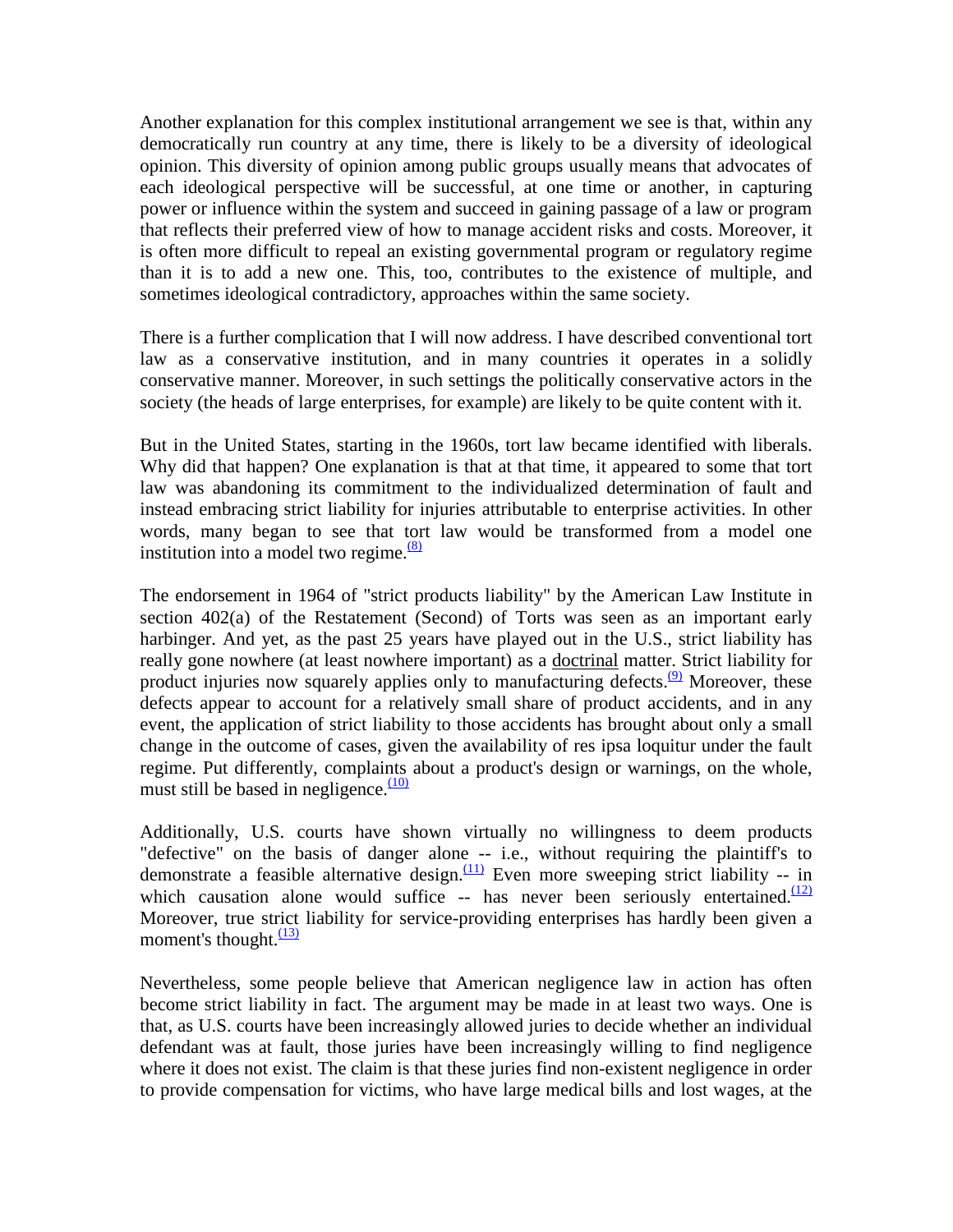expense of "deep pocket" defendants, who are not at fault but can still afford to compensate the injured plaintiffs. Yet, I consider it unproved that this is how juries usually function in the U.S. tort system, even if juries have behaved like this in some individual cases. Surely, victim lawyers go to great lengths to prove the defendant's fault in most cases; and certainly defendants win a fair share of personal injury cases that actually go to trial. $\frac{(14)}{1}$ 

A second argument is that in the settlement process defendants pay out large sums whether they are at fault or not. To be sure, strict liability may be the law in action in certain small value cases where the plaintiff's claim contains a certain nuisance value - that is, the defendant does not want to pay to litigate and finds it cheaper just to pay the victim off. But in more serious injury cases, it seems far more likely to me that defendants settle for large sums for other reasons Often they know they have been at fault and want to avoid the negative publicity that might come from a trial. Moreover, in these settlements their fear is not that juries will find them negligent even though they had exercised due care. Rather defendants fear that juries will impose large punitive damage awards when their conduct was merely negligent, and not reprehensible, as the doctrine is supposed to require before an award of exemplary damages is made. To the extent juries are too quick to impose punitive damages, this may reveal a discontinuity between tort law on the books and tort law in action, but it is not a problem of turning conservative fault law into liberal strict liability.

A more convincing explanation, I believe, for the liberal embrace of tort law -- along with its fault requirement -- is tort law's resonance with the David and Goliath story. Individual lawyers, acting, in effect, as private attorney generals, are able to expose corporate wrong-doing that government regulators have ignored (or have been pressured into overlooking). This is what Justice Allen Linden has called the "ombudsman" function of tort law. $\frac{(15)}{2}$ 

In other words, starting in the 1960s, U.S. liberals saw that a conservative institution, in which government's role was merely to referee the resolution of private disputes, could be converted, at least in some important cases, into a forum for what is in effect "public interest litigation." Just as American lawyers turned to the courts to combat civil rights violations by government, so too lawyers aroused the judiciary in the campaign against corporate misconduct in the personal injury field.<sup> $(16)$ </sup> It is also worth recalling that during the period between 1968 and 1992, the American presidency was in the hands of Republicans for all but the four Carter years. In those circumstances especially, it is not surprising that liberals would conclude that their efforts to attack corporate wrong-doing would be better received by judges (many of whom had earlier been appointed by Democrats) than through the executive branch. The situation in many American states reflected -- indeed continues to reflect -- this same pattern.

Viewed as public interest litigation, tort law allows the previously powerless individual victim to take on the economic powerhouses of the country. With the fearless and charismatic personal injury lawyer at her side, the victim suddenly has her David to fight against Goliath. To be sure, many would argue that the victims' lawyers (i.e., the Davids)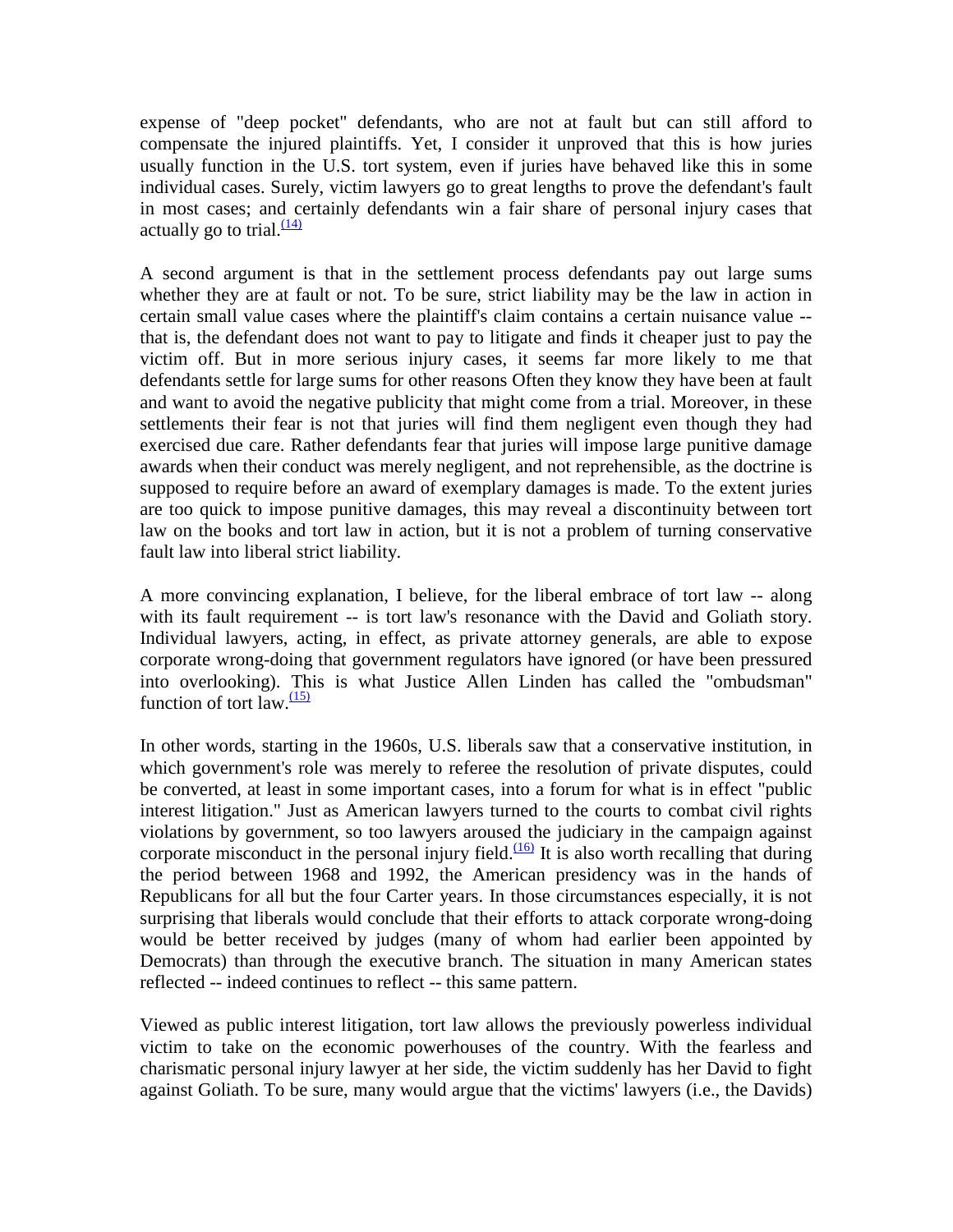are really in it to line their own pocket books rather than for the public good. But, even if this were true for many lawyers, it may not matter. With the U.S. system of compensating lawyers on a contingent fee basis, these two interests are basically aligned.

Of course, most torts cases are not public interest cases. Most claims involve ordinary automobile accidents and claims against other motorists. $(17)$  Many involve routine "slip" and fall" injuries, and so on. To be sure, "money" (typically an insurance carrier) is usually on the other side (otherwise victims would not bother to sue), but rarely is some important general "principle" at stake in the individual case. Still, even in these routine cases, some liberals have adopted what I have here termed a conservative perspective, by rejoicing in U.S. tort law's recognition of the victim's dignity. Never mind that most plaintiffs don't seem to enjoy the litigation experience.<sup> $(18)$ </sup> At least, a very generous award of pain and suffering damages can put lots of cash in the victims' pockets. $\frac{(19)}{(19)}$ 

The upshot of the liberal embrace of the expanded U.S. tort system has been that the conservatives are the ones who have primarily complained about the American negligence law system. Tellingly, however, conservatives generally don't want to eliminate tort law -- certainly not if that risks model one being replaced by model three. Rather, conservatives seek to tame tort law - to bring it back to more of the model one institution it was in an earlier era. In practice, this has most importantly meant trying to limit the amount of damages victims can recover; to control the legal fees that victim attorneys may obtain; and to get judges (who nowadays are more likely to have been Republican appointees) to more carefully supervise the administration of the fault principle. $\frac{(20)}{20}$  In more recent years, conservatives have somewhat successfully carried out their campaign in individual state legislatures.<sup>[\(21\)](http://www.law.berkeley.edu/faculty/sugarmans/Linden.htm#N_21_)</sup> Indeed, their general message about the "runaway" tort system has also arguably had an impact on judges and juries. $\frac{(22)}{2}$  $\frac{(22)}{2}$  $\frac{(22)}{2}$ 

#### V. Proposed Reforms of Traditional Liberals

Although America's most famous consumer advocate, Ralph Nader, is wildly and resolutely in favor of tort law,  $\frac{(23)}{2}$  not all of those who might call themselves liberals are so enraptured. Indeed, from the mid-1960s onward, many have argued that the basic conservative underpinnings of tort law make it incapable of dealing properly with the contemporary accident problem. Some of their key points are: (1) tort law inevitably provides incomplete coverage of accident victims, thereby requiring an additional compensation mechanism; (2) tort law is very expensive to administer and is beset with delays; (3) akin to a "lottery," tort law is idiosyncratic in how much it pays, lavishing pain and suffering awards on some victims, while denying recovery altogether to others who are identically or nearly identically situated; and (4) tort law is not successful in shaping behavior in socially desirable ways. $\frac{(24)}{24}$ 

In short, these critics attacked model one from all angles: as they view negligence law, not only is it inadequate in theory (because it fails to compensate victims of unavoidable accidents), but worse it is especially unfair and inefficient in action. This sort of argument hasn't moved Nader. His response, as I see it, is to favor a combination of models one and three: (1) let's have lots of governmental safety regulation; and (2) let's have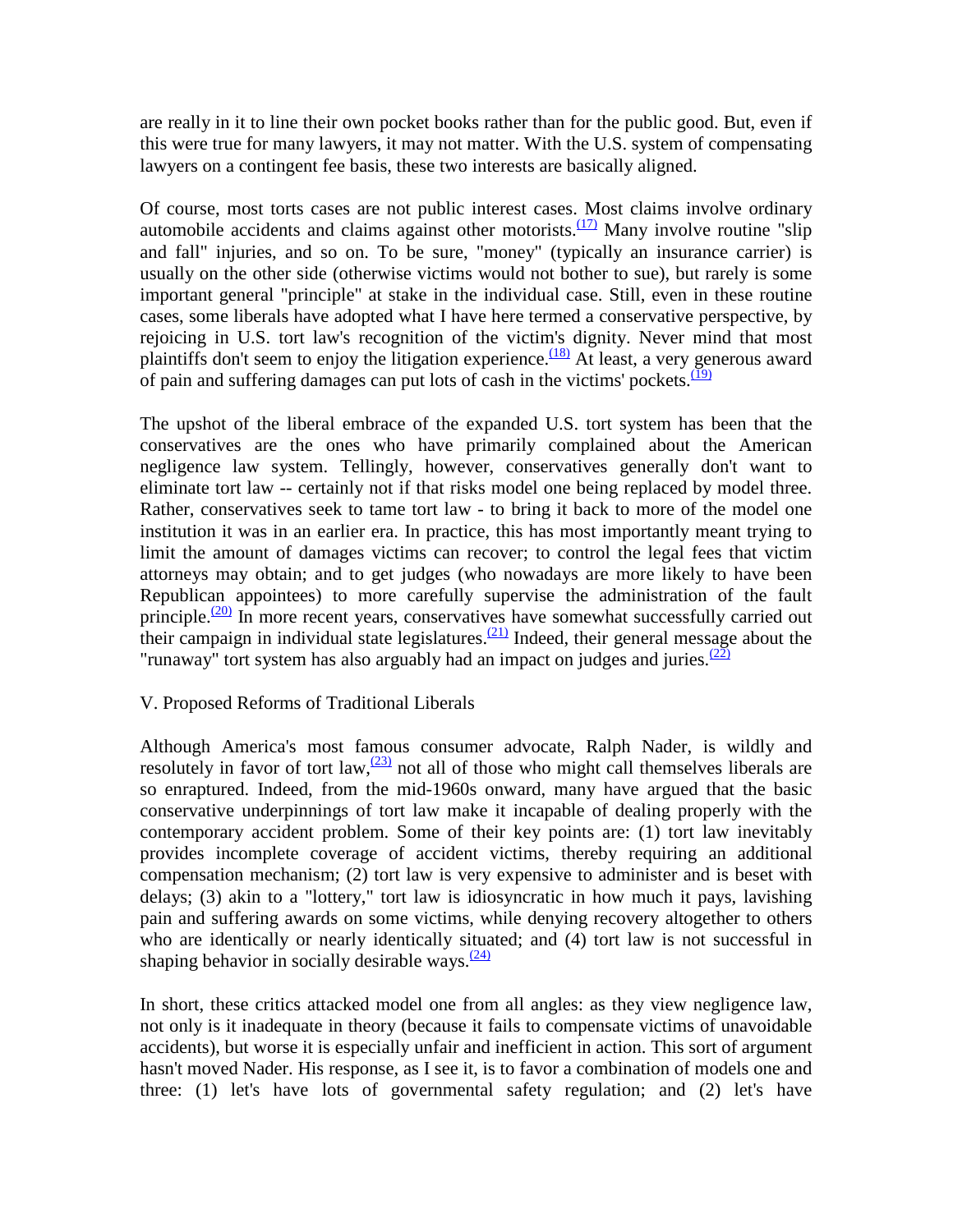comprehensive social insurance (these are the model three features); but (3) let's keep tort law (model one) especially because it allows wronged victims to strike back at corporate wrong-doers and teach them a lesson.

Unlike Nader, many liberal critics of the U.S. version of model one in action have pushed for model two reforms. Some have concluded that the compensation arrangements envisioned by model three are politically implausible, but many simply prefer the model two approach. They believe that accident cost internalization by enterprises (model two) is a more promising way to optimize safety than through regulation (model three).

Hence proposals have been floated for all sorts of focused compensation plans (variations on workers' compensation) that would internalize accident costs to an appropriate organization or industry -- giving that enterprise the twin duties of both managing risk and compensating victims regardless of fault. Proposals have covered injuries such as those caused by pharmaceutical drugs,  $\frac{(25)}{2}$  airplane crashes,  $\frac{(26)}{2}$  medical accidents,  $\frac{(27)}{2}$  and toxic chemicals. $\frac{(28)}{28}$  $\frac{(28)}{28}$  $\frac{(28)}{28}$ 

Some more adventuresome scholars have envisioned even more sweeping reforms in the model two vein. These all owe their debt to Judge Calabresi's pioneering work. For example, Professors Franklin and Pierce advanced rather similar proposals that go beyond tailored compensation schemes to cover accidental injuries in general. $(29)$ Although both Franklin and Pierce included some model three features in their schemes (i.e. some victims would be compensated from money raised from general taxes), both rely on cost internalization as the key strategy for enticing large enterprises to take safety precautions. Later, Professor Latin took a similar position, although his reforms would rely upon sweeping enterprise liability in tort, rather than imposing accident costs on organizations via a new compensation scheme.<sup>(30)</sup> Most recently Professors Nolan and Ursin, writing together, have renewed the Calabresi-Latin line on behalf of enterprise liability. $\frac{(31)}{2}$ 

However, in practice, in the U.S., little has come of these efforts. A modest childhood vaccine injury scheme is in place.<sup>(32)</sup> Sweeping strict liability in tort stands ready in case there is a large scale calamity at a nuclear power plant.<sup> $(33)$ </sup> A few small arrangements exist at the state level -- such as compensation schemes for badly injured newborns in Virginia and Florida. $\frac{(34)}{2}$  But the more ambitious proposals have languished.

Indeed, even auto no-fault plans (which don't really fit model two very well because they don't impose strong responsibility on organizations) have made few inroads since when they first burst onto the U.S. scene at the end of the 1960s.<sup>(35)</sup> By now only a couple of states have ambitious no-fault schemes (Michigan and New York), a few others have modest schemes, and none has anything approaching, say, Quebec's comprehensive nofault approach to auto accidents. $\frac{(36)}{2}$  $\frac{(36)}{2}$  $\frac{(36)}{2}$ 

VI. A Libertarian Counter-Attack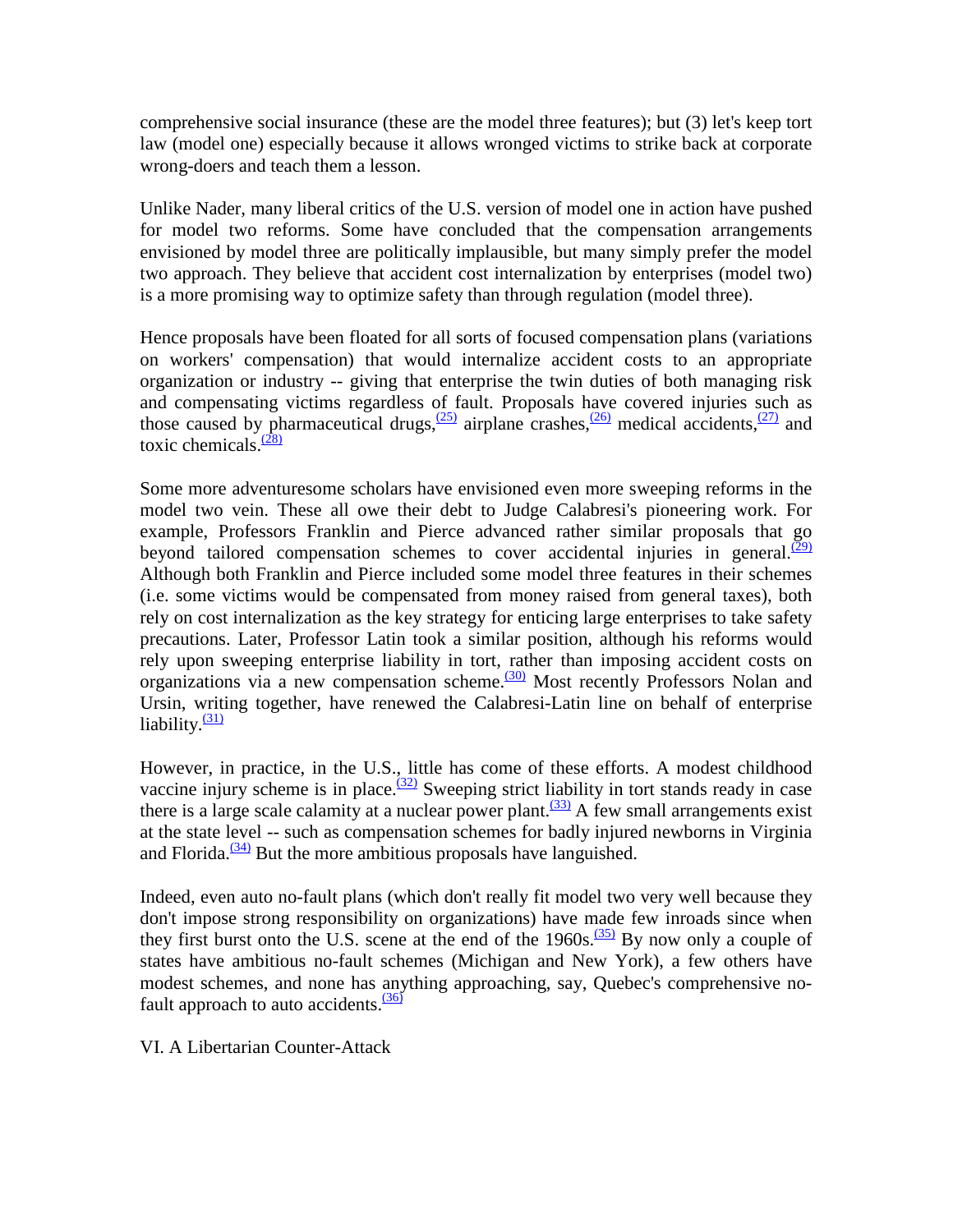Some U.S. scholars have responded to what they saw as a liberal high-jack of tort law by proposing libertarian solutions. $\frac{(37)}{2}$  At least in settings in which the injurer and victim were in an economic relationship prior to the accident, libertarian scholars have advocated that the parties should be able to make their own "deal" as to who should take responsibility for managing the risk and what would be the financial consequences were there an accident. This regime could cover, for example, the highly contentious areas of product injuries and medical accidents.

Doctrinally, this libertarian approach has meant arguing that individuals ought to be able to waive their tort rights in advance of an accident. More precisely, for this approach to work would-be injurers need to know that courts would uphold "agreements not to sue" that they would have their customers and patients enter into. Therefore, as a practical matter, this approach translates into the deployment of exculpatory clauses, regardless of libertarian philosophy's reliance on individual market-based solutions. This is not a judgment on the whether it would be right or wrong to let would-be victims waive their right to sue. Rather, it is only a recognition that proponents of libertarian contractual agreements are unlikely to urge would-be injurers to agree to be strictly liable. The whole thrust of the libertarian argument is that individuals can count on market pressures to manage risks, and that, in return for a lower price for a product or service, they might well prefer to take on the financial risk of loss themselves -- especially if they were already well insured.

However, little has happened on this reform front either. Some may fear that to ask for an agreement not to sue will harm the enterprise's marketing efforts. But the most likely explanation for the lack of uptake of the libertarian program is that potential defendants fear that courts will not respect exculpatory clauses. Such attempts to limit liability were harshly treated early on,  $\frac{(38)}{8}$  and they seem to crop up these days primarily in the recreational activity setting. In the recreational setting, some risk of non-negligent injury is usually pretty clear, and the parties may rationally decide that it is, therefore, not worth it to ask the legal system to make what might be a very difficult ex post decision as to who was at fault. Moreover, these activities are clearly voluntary activities (i.e., they are neither necessary medical interventions nor basic consumer products).

Yet even these most logical agreements not to sue have not fared very well in state courts and legislatures. $\frac{(39)}{20}$  $\frac{(39)}{20}$  $\frac{(39)}{20}$  Rather, courts are more likely to uphold a tort waiver only when a reasonable compensation substitute is offered in its place. $\frac{(40)}{(40)}$  However, this isn't the libertarian way; it is rather the solution sometimes suggested by pragmatic liberals, with model two in mind. $\frac{(41)}{2}$  $\frac{(41)}{2}$  $\frac{(41)}{2}$ 

#### VII. A Communitarian Future?

Most writing on behalf of model three reforms has come from outside the U.S. For example, Terrence Ison from Canada has promoted this point of view for decades.  $\frac{(42)}{4}$  A British group, headed by Donald Harris at Oxford's Centre for Socio-Legal Studies, also pushed this way of thinking for a short while.<sup> $(43)$ </sup> I have been something of a lonely voice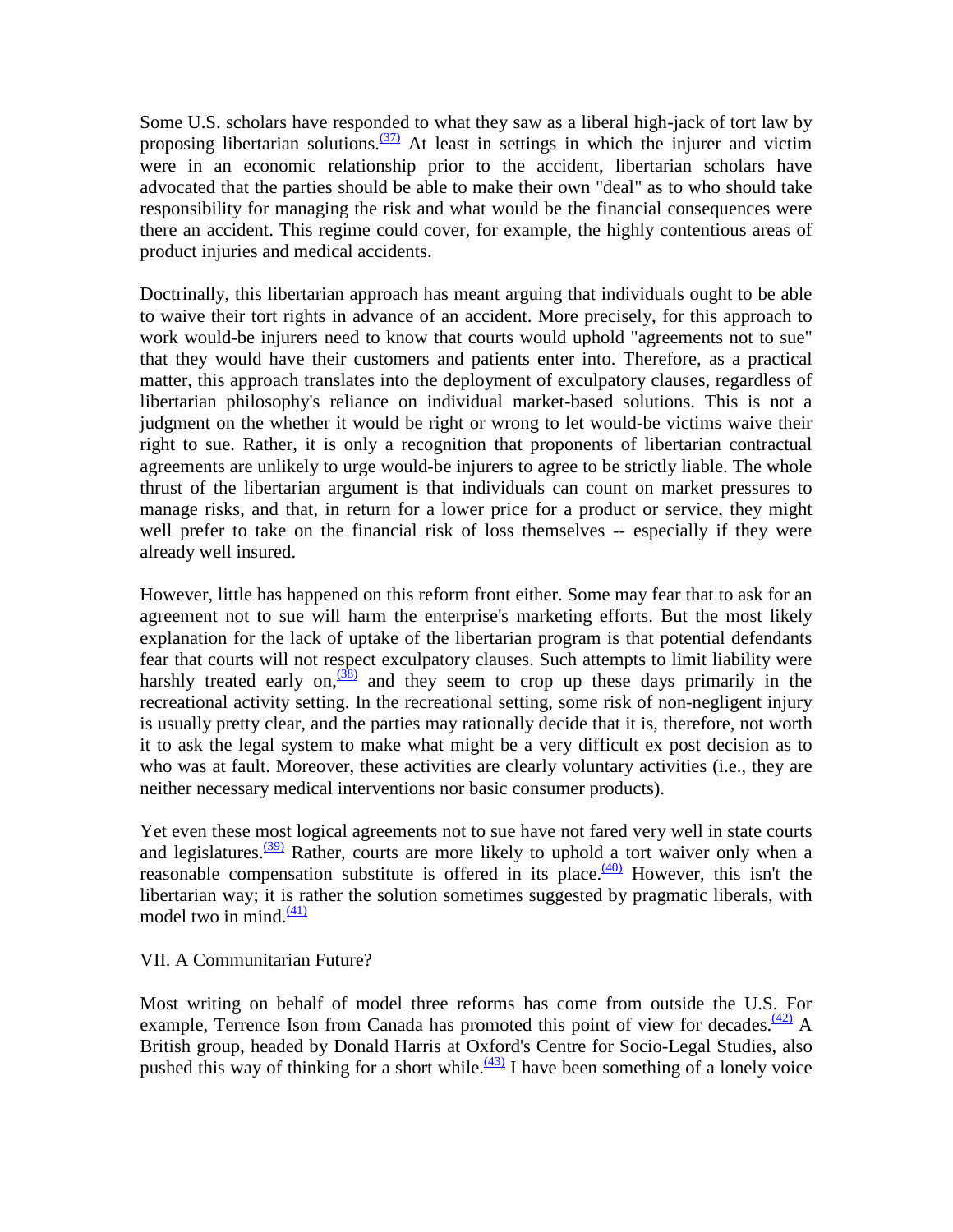for this approach in America. $\frac{(44)}{4}$  Most important, of course, has been the embrace by New Zealand of an accident compensation scheme that closely resembles model three. $\frac{(45)}{(45)}$ 

Understandably, at a time when capitalism is reigning and former socialist economies are in disarray, and when the large social insurance schemes of many western European welfare states, as well as the U.S. social security system, are under great financial pressure, it might seem odd to talk about a communitarian future in which other countries would follow and expand upon the New Zealand approach.

Yet, tort law's shortcomings are obvious and they have yet to be eliminated or even substantially reduced by recent reforms. Tort law remains heavily laden with transactions costs. Tort law can never provide the compensation security that all accident victims need. The system continues to deliver uneven individual justice, and whatever its positive effects toward safety are (if any), they are plainly insufficient.

Victims still rely on other compensation arrangements (including private insurance and social insurance) that tort law duplicates, and society still needs more effective risk management mechanisms. Although the solutions could follow a model two approach, I think that approach is unlikely for the long run, if for no other reason than significant model three compensation arrangements are already in place that would be duplicated by a comprehensive model two strategy.

In short, if more is to be done about the problem of accidents and their costs, I foresee that the changes will have a communitarian cast. Here are two plausible examples. First, the government transforms workers' compensation into a more general model three social insurance scheme -- by having it provide around-the-clock coverage for workers and their dependents. In the U.S., this would not only broaden the availability of health insurance, but it would also greatly strengthen workers' income disability protection. Second, the government creates a "whistle blower" scheme that rewards individuals and their lawyers for exposing enterprise misconduct that creates or increases the risk of accidents. $\frac{(46)}{10}$  This scheme would be designed to allow society to capture whatever whistle-blower benefits tort law now provides.

Were both of these (or similar) reforms enacted, then tort law's compensation and behavioral control functions would have been primarily consigned to other institutional arrangements. As a result, tort law's continued application to personal injury cases (apart from instances of deliberate harm that merit punitive damages) becomes a redundant and an excessive luxury that mainly benefits lawyers. This thought experiment leads me to conclude that the prospect for a communitarian future depends upon convincing the public that: (1) tort law is not and cannot achieve society's accident policy goals; and (2) that a model three substitute would serve society more efficiently and effectively than layering on one more partial supplement attempting to fill the substantial gap in coverage of tort law.

Although one way to reach a communitarian outcome is to adopt a substitute regime all at once, as New Zealand did, this is not the only possible scenario. Alternatively, tort law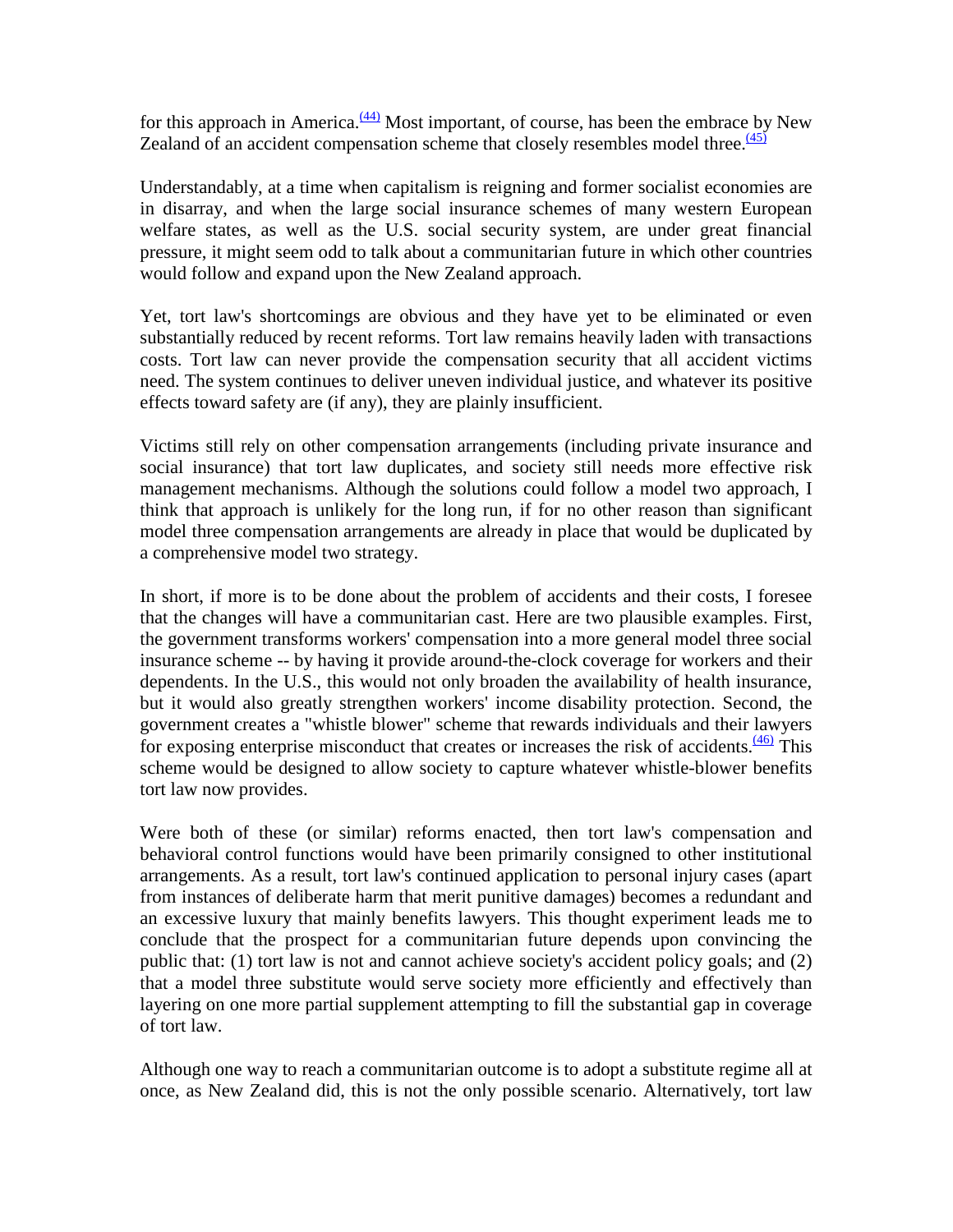might be eroded from within. Suppose, as an initial step, tort law were made secondary - and in two senses. One, as John Fleming wrote so thoughtfully,  $\frac{(47)}{12}$  $\frac{(47)}{12}$  $\frac{(47)}{12}$  the collateral sources rule could be reversed, so that tort would, at most, serve a gap-filling role on the compensation side. Two, compliance with regulatory standards could increasingly count as a complete defense to a suit in negligence -- so that tort would be understood to play only a back-up role in terms of risk regulation. In this posture, as communitarian solutions expanded, tort law's role would be naturally undermined -- until such point as it might become sufficiently marginal as to be abandoned.

I recognize that this is unlikely to happen very soon (at least in the U. S.), and my crystal ball gazing for the longer run may be way off the mark. Twenty-five years ago John Fleming attributed the replacement of personal injury law in New Zealand with a what I have called a communitarian solution at least partly to the existence of "a strong sense of group identity, a feeling that one's neighbour's welfare is almost as important as one's own." $\frac{(48)}{120}$  Yet, during the 1980s and 1990s, selfish individualism has triumphed around the globe. Even so, I still find it hard to imagine that tort law will become even more prominent in the future than it has become during its chronicled ascendancy through the many editions of Professor Fleming's great treatise. Rather, if we adopt a generous time horizon, I still think he was right to predict in 1984 that "the law of tort will yield more and more ground to accident compensation in the coming years.  $\sqrt{49}$ 

\* Professor of Law, University of California, Berkeley. Erica Craven provided helpful research assistance.

1. *See generally*, John G. Fleming, *The American Tort Process* (Clarendon Press, Oxford, 1988); John G. Fleming, "Is There a Future for Tort?" (1984) 58 Australian L. J. 131; John G. Fleming, "The Pearson Report: Its 'Strategy'" (1979) 42 Modern L. Rev. 249; John G. Fleming, "The Decline and Fall of the Law of Delict" (1973) vi Comp. and Int'l L. J. Of Southern Africa 259.

2. Guido Calabresi, "Optimal Deterrence and Accidents" (1975) 84 Yale L. J. 656.

3. American Law Institute Reporter's Study, *Enterprise Responsibility for Personal Injury*, Vol. 1, The Institutional Framework (American Law Institute, Philadelphia, 1991) Ch B, p 55-233 & Ch D, p 351 - 448.

4. For simplicity sake, I ignore here the situation when both injurer and victim can efficiently avoid the accident. Contemporary tort law, of course, largely deals with this via a regime of comparative negligence.

5. Again, I put aside for simplicity sake situations in which the victim could have readily avoided the accident but did not. In practice, focused compensation schemes tend to ignore all be the most egregious cases of victim fault.

6. *Restatement of the Law (Second) of Torts*, Abnormally Dangerous Activities, 519 - 520 (American Law Institute, St. Paul, 1977), p 34 - 45..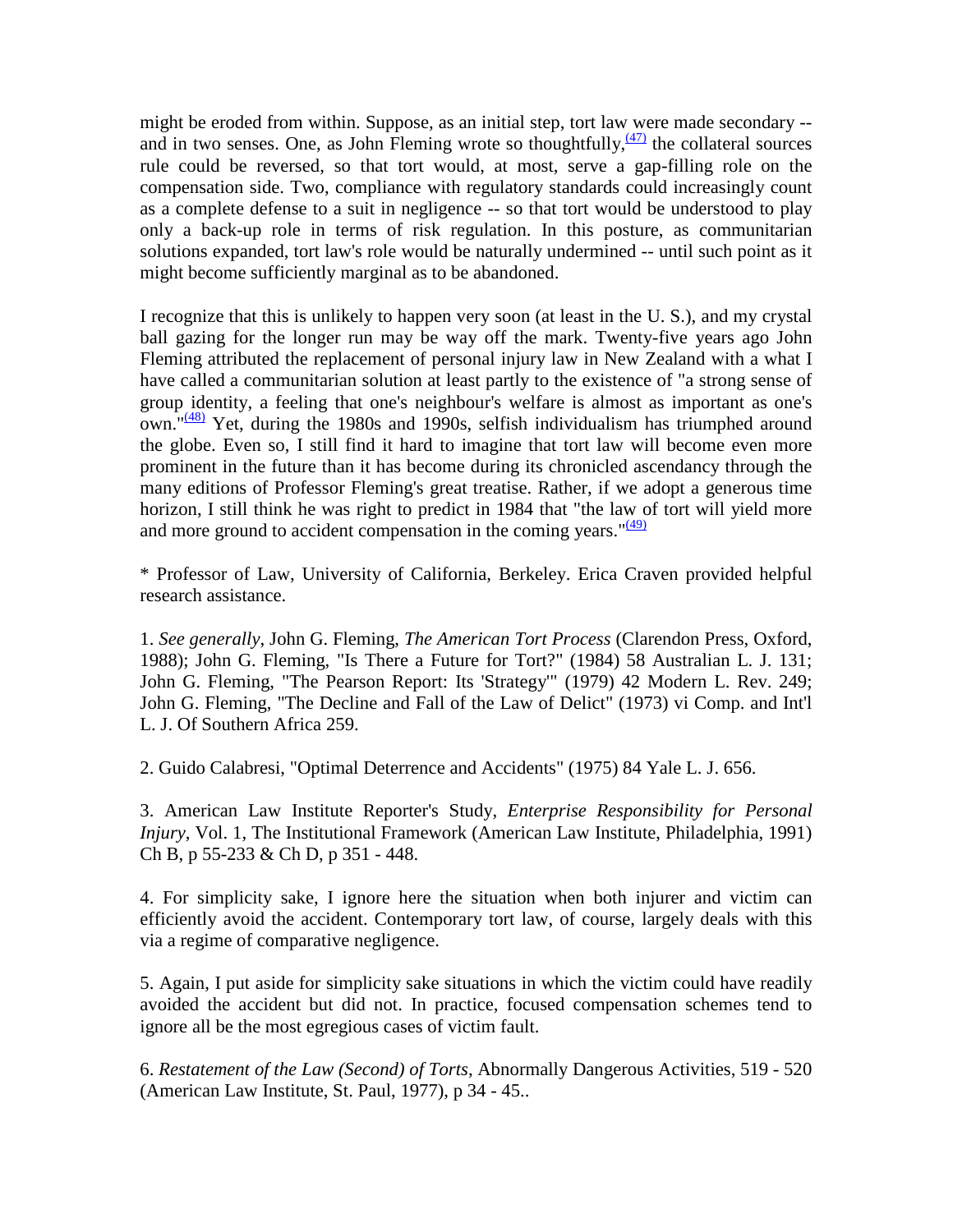7. For earlier thinking of mine along these lines, see generally Stephen D. Sugarman, "Proposals for Reform" (1993) 15 U. Haw. L. Rev. 659; Stephen D. Sugarman, "A Restatement of Torts" (1992) 44 Stan. L. Rev. 1163.

8. *See generally* Guido Calabresi, *The Cost of Accidents* (Yale University Press, New Haven, 1970).

9. Restatement of the Law (Third) of Torts, Products Liability, 2, Proposed Final Draft (American Law Institute, Philadelphia, 1997).

10. Ibid.

11. *O'Brien v. Muskin Corp.* (N.J. 1983) 463 A.2d 298 is the exception to this general rule and it has been overturned by the New Jersey Legislature. N.J.S.A. 2A:58C-3 (West.1998). The California Supreme Court's passing mention of allowing liability on the basis of danger alone, in *Barker v. Lull Engineering Co., Inc*. (Cal. 1978) 573 P.2d 443, fn.10, has never gone anywhere.

12. This position has lately been revived in the literature by Professors Croley and Hanson, but with no indication yet that any courts are at all interested. *See* Steven P. Croley & Jon D. Hanson "Rescuing the Revolution: The Revived Case for Enterprise Liability" (1993) 91 Mich. L. Rev. 683.

13. California flirted slightly with this idea in *Becker v. I.R.M. Corp.* (Cal. 1985) 698 P.2d 116 (imposing strict liability on purchaser of apartment building when a tenant was injured by a shower door that was in defective condition at the time the defendant purchased the building). However, that case was overturned in *Peterson v. Superior Court* (Cal. 1995) 899 P.2d 905 (denying strict liability claim of guest against hotel owner where the guest slipped in a defective bath tub).

14. *See* Theodore Eisenberg, John Goerdt, Brian Ostrom and David Rottman, "Litigation Outcomes in State and Federal Courts: A Statistical Portrait" (1996) 19 Seattle U. L. Rev. 433, 436 (reporting that for 1991-92, defendants won 51% of cases in state court jury trials; 45% of cases in federal court jury trials).

15. Allen M. Linden, *Canadian Tort Law* (5th ed. Butterworths, Toronto and Vancouver, 1993), Ch 1, 20-27.

16. Ralph Nader & Joseph A. Page, "Automobile Design and the Judicial Process," 55 Calif.. L. Rev. 645.

17. *See* Eisenberg et al., op cite n 14, table 1.

18. *See* E. Allan Lind and Thomas Tyler, *The Social Psychology of Procedural Justice* (Plenum Press, New York, 1988).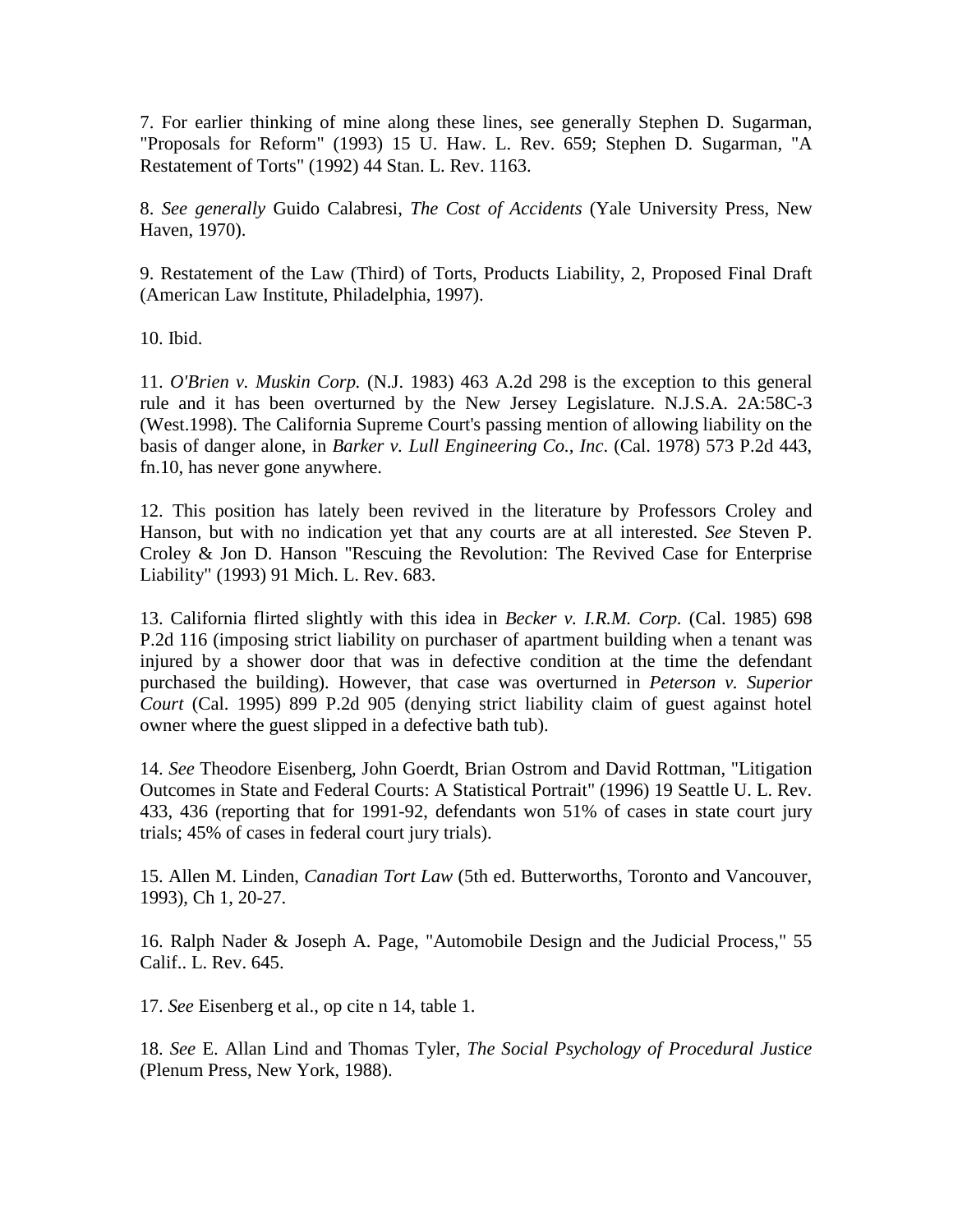19. Some scholars have estimated that pain and suffering damages account for 50% of many personal injury damage awards, see Stephen P. Croley & Jon D. Hanson, "The Nonpecuniary Costs of Accidents: Pain-and-Suffering Damages in Tort Law" (1995) 108 Harv. L. Rev. 1785, 1787; Edward J. McCaffery, Daniel J. Kahneman and Matthew L. Spitzer, "Framing the Jury: Cognitive Perspectives on Pain and Suffering Awards" (1995) 81 Va. L. Rev. 1341, 1346; *but see*, Deborah R. Hensler et al, *Compensation for Accidental Injuries in the United States* (RAND Institute for Civil Justice, Santa Monica, 1991), 100-101 (estimating that out of a total of \$15.7 billion dollars a year in liability payments for accidental injuries, damages for pain and suffering amounted to \$5.2 billion dollars).

20. George L. Priest, "Economic Problems of Accidents and Compensation" (1993) 15 U. Haw. L. Rev. 544; *see also* Peter W. Huber, *Liability: The Legal Revolution and its Consequences* (Basic Books, Inc., New York, 1988).

21. *See, e.g.,* Stephen J. Carroll, *Assessing the Effects of Tort Reform* (Rand Institute for Civil Justice, Santa Monica, 1987) (discussing tort reforms enacted in 1986); Robert L. Rabin, "Federalism and the Tort System (1997) 50 Rutgers L. Rev. 1, 3-4 (noting tort reform campaigns from the 1970s - 1990s).

22. *See* Theodore Eisenberg and James A. Henderson, Jr., "Inside the Quiet Revolution in Products Liability" (1992) 39 UCLA L. Rev. 731, 794 (discussing how judges may have been influenced by negative public opinion about the tort and product liability systems); Marc Galanter, "Real World Torts: An Antidote to Anecdote" (1996) 55 Md. L. Rev. 1053, 1110-12 (noting contemporary juror research that shows juror scepticism towards personal injury plaintiffs).

23. Andrew Tobias, "Ralph Nader is a Big Fat Idiot" (Oct. 1996) Worth at 93.

24. Jeffrey O'Connell, *The Lawsuit Lottery : Only the Lawyers Win* (Free Press, New York, 1979).

25. Richard A. Merrill, "Compensation for Prescription Drug Injuries" (1973) 59 Va. L. Rev. 1.

26. Stephen D. Sugarman, "Right and Wrong Ways of Doing Away with Commercial Air Crash Litigation: Professor Chalk's "Market Insurance Plan" and Other No-Fault Follies" (1987) 52 J. Air L. & Com. 681.

27. Paul C. Weiler, *Medical Malpractice on Trial* (Harvard University Press, Cambridge, 1991); Stephen D. Sugarman, Review, "Doctor No" (1991) 58 U. Chi. L. Rev. 1499.

28. Robert L. Rabin, "Some Thoughts on the Efficacy of a Mass Toxics Administrative Compensation Scheme," (1993) 52 Md. L. Rev. 951.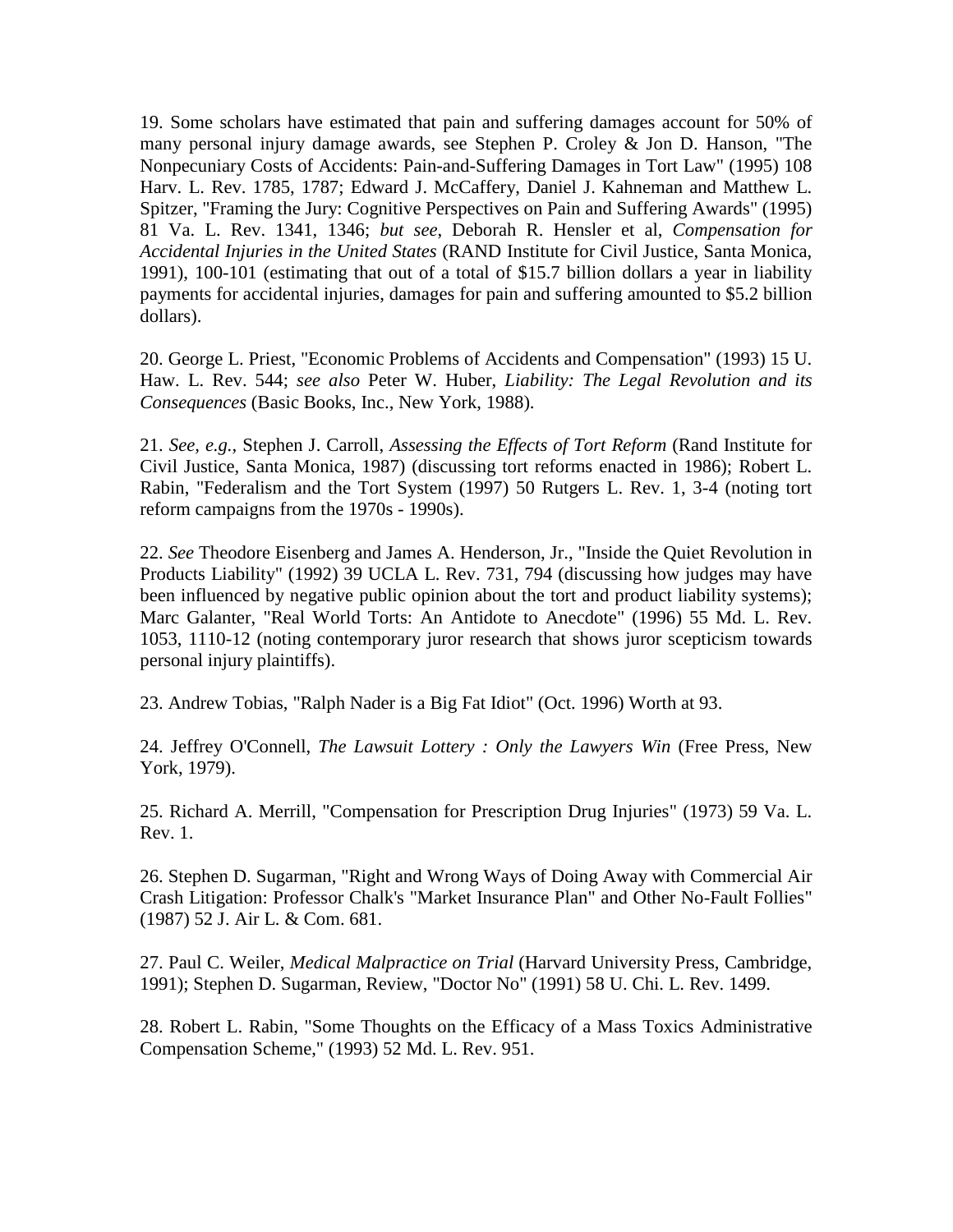29. Marc A. Franklin, "Replacing the Negligence Lottery: Compensation and Selective Reimbursement" (1967) 53 Va. L. Rev. 774; George L. Pierce, "Encouraging Safety: The Limits of Tort Law and Government Regulation" (1980) 33 Vand. L. Rev. 1281.

30. Howard A. Latin, "Problem-Solving Behavior and Theories of Tort Liability" (1985) 73 Calif. L. Rev. 677. Whereas Calabresi seemed to envision imposing strict tort liability on the "cheapest cost avoider," Latin would impose it on enterprises that could be counted on to engage in "problem solving behavior." Both of them rejected the idea that juries should ordinarily determine fault on a case by case basis.

31. Virginia E. Nolan & Edmund Ursin, *Understanding Enterprise Liability: Rethinking TORT REFORM for the Twenty-first Century* (Temple University Press, Philadelphia, 1995).

32. Rabin, op cit n 28.

33. *See* Price-Anderson Act 42 U.S.C. 2210 (1988) (creating strict liability in tort nuclear licensees involved in an "extraordinary nuclear occurrence");

34. *See* Birth Related Neurological Injury Compensation Act (Injured Infant Act), Va. Code Ann. 38.2-5000 - 5021 (Supp. 1987); Fla. Stat. Ann. 766.301-766.316 (West 1988).

35. Robert E. Keeton & Jeffrey O'Connell, *Basic Protection for the Traffic Victim* (Little & Brown, Boston, 1965).

36. Stephen D. Sugarman, "Quebec's Comprehensive Auto No-Fault Scheme and the Failure of Any of the United States to Follow" (forthcoming 1998) Cahiers de Droit, Universite Laval, Quebec.

37. Paul H. Rubin, *Tort Reform by Contract* (AEI Press, Washington, 1993); Huber, op cit 20; Peter Charles Choharis, "A Comprehensive Market Strategy for Tort Reform" (1995) 12 Yale J. on Reg. 435; Richard A. Epstein, "Medical Malpractice: The Case for Contract" (1976) 1976 Am. B. Found. Res. J. 87.

38. *See, e.g.*, *Hennigsen v. Bloomfield Motors, Inc*. (N.J. 1960) 161 A.2d 69 (striking down express disclaimers limiting liability); *Vandermark v. Ford Motor, Co.* (Cal. 1964) 391 P.2d 168 (rejecting contractual disclaimers limiting tort liability); *Tunkl v. Regents of Univ. of Cal.*, 383 P.2d 441 (Cal. 1963) (rejecting a release from liability for future negligence imposed as a condition for admission to a charitable research hospital).

39. *Dalury v. S-K-I, Ltd.* (Vt. 1995) 670 A.2d 795 (rejecting a broad release from liability required by a ski resort); N.Y. General Obligations Law 5-326 (declaring void against public policy efforts to contract out of liability by health clubs) (McKinney 1997); *compare Barnes v. New Hampshire Karting Ass'n, Inc*. (N.H. 1986) 509 A.2d 151 (upholding a release-from-negligence agreement signed as a condition of participating in karting races); *Okura v. United States Cycling Federation* (Cal. App. 1986) 186 Cal.App.